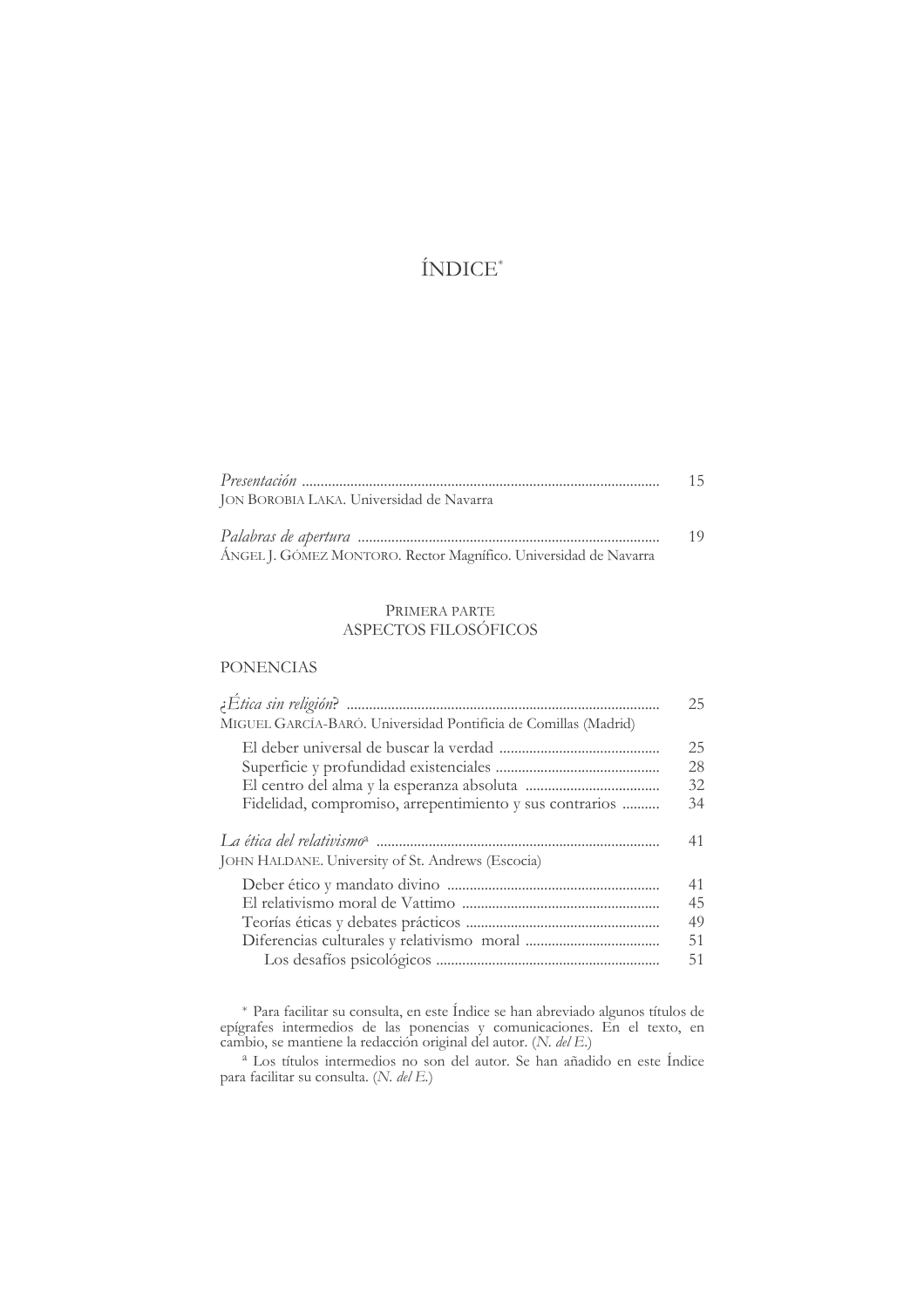|                                                               | 52<br>54 |
|---------------------------------------------------------------|----------|
| LEONARDO RODRÍGUEZ DUPLÁ. Universidad Pontificia de Salamanca | 59       |
|                                                               | 59       |
|                                                               | 63       |
|                                                               | 65       |
|                                                               | 68       |
|                                                               | 73       |
| ALEJANDRO LLANO. Universidad de Navarra                       | 77       |
|                                                               | 77       |
|                                                               | 81       |
|                                                               | 83       |
|                                                               | 89       |
|                                                               | 91       |

# **COMUNICACIONES**

| El primer Ricoeur: la fractura de la razón, la supremacía de la fe y la<br>JESÚS E. ALBERTOS. Universidad de Navarra | 103  |
|----------------------------------------------------------------------------------------------------------------------|------|
|                                                                                                                      | 104  |
|                                                                                                                      | 105  |
|                                                                                                                      | 107  |
|                                                                                                                      | 108  |
|                                                                                                                      | 110  |
| FELIPE CALVO. Universidad de Santo Tomás (Chile)                                                                     | 113  |
|                                                                                                                      | 113  |
|                                                                                                                      | 114  |
|                                                                                                                      | 122. |

 $^{\rm a}$  Los títulos intermedios no son del autor. Se han añadido en este Índice para facilitar su consulta. (N.  $del\ E.)$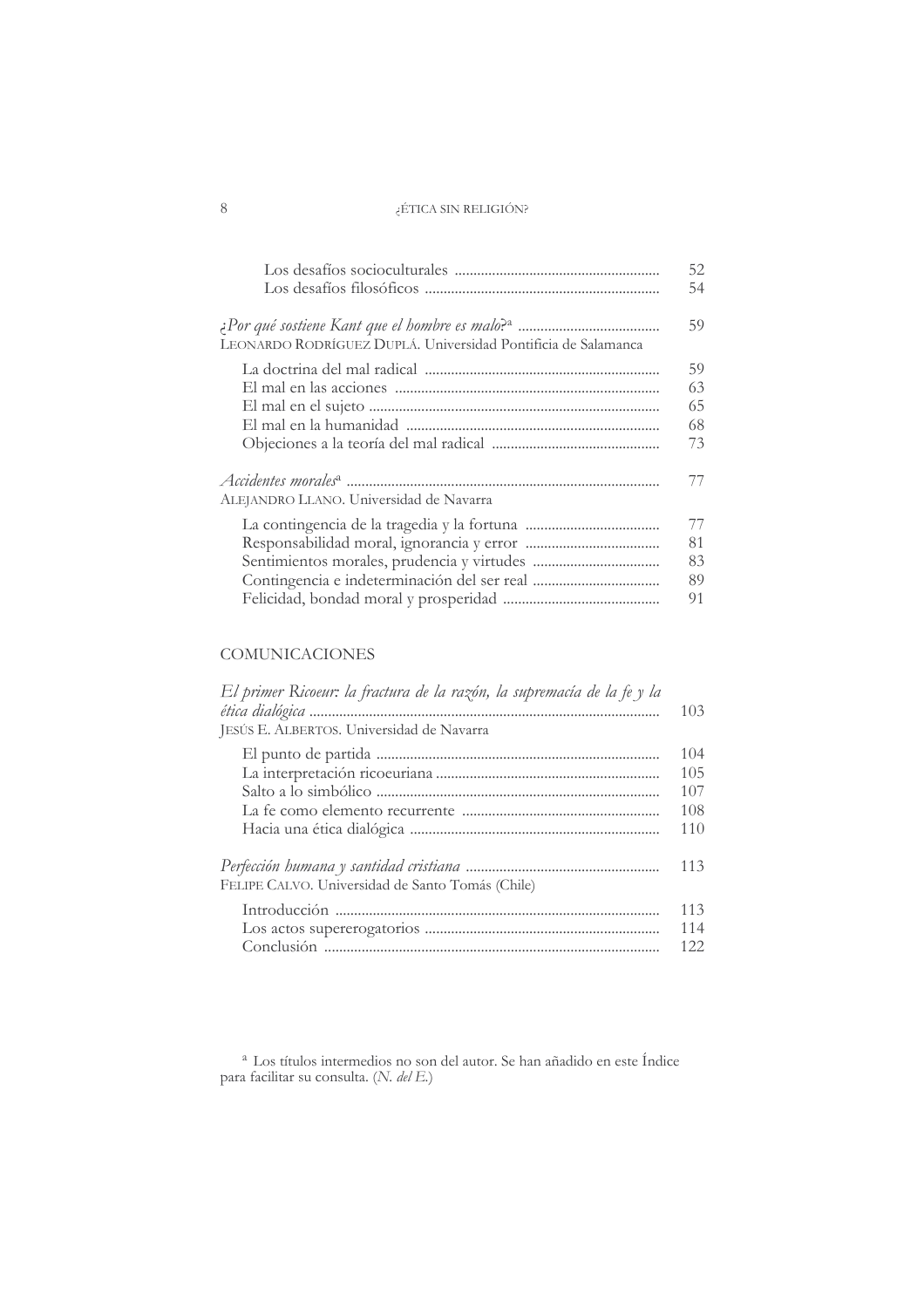## $\operatorname{\acute{I}NDICE}$

| JOAQUÍN GARCÍA-HUIDOBRO. Universidad de Los Andes (Chile)                                                                 | 125        |
|---------------------------------------------------------------------------------------------------------------------------|------------|
|                                                                                                                           |            |
|                                                                                                                           | 125<br>127 |
|                                                                                                                           |            |
|                                                                                                                           | 132        |
|                                                                                                                           | 135        |
| RAFAÉL HERNÁNDEZ URIGÜEN. Universidad de Navarra                                                                          |            |
|                                                                                                                           | 135        |
|                                                                                                                           | 137        |
|                                                                                                                           | 140        |
|                                                                                                                           | 143        |
|                                                                                                                           | 147        |
|                                                                                                                           | 149        |
| ¿Posibilidad de encuentro?: von Balthasar y Schürmann                                                                     | 151        |
|                                                                                                                           | 156        |
| Hacia un diálogo renovado entre cristianismo y modernidad<br>RAQUEL LÁZARO. Universidad de Navarra                        | 159        |
|                                                                                                                           | 161        |
|                                                                                                                           | 167        |
| El debate postmoderno sobre la posibilidad de una ética sin religión<br>CARLOS ORTIZ DE LANDÁZURI. Universidad de Navarra | 171        |
|                                                                                                                           | 171        |
|                                                                                                                           | 171        |
|                                                                                                                           | 172        |
| Rorty, 1983: las variedades de la religión y del postmodernismo                                                           | 173        |
| Honneth, 1983: el giro personalista en Habermas                                                                           | 174        |
| Habermas, 1985: el proyecto de la secularización ilustrada                                                                | 175        |
|                                                                                                                           | 176        |
|                                                                                                                           | 177        |
|                                                                                                                           | 178        |
| Vattimo, 2002: hacia un cristianismo no religioso                                                                         | 179        |
| Marina, 2005: hacia un cristianismo sin presencia pública                                                                 | 180        |
|                                                                                                                           | 181        |
| Conclusión: ¿una ética o una religión sin una ley natural?                                                                | 182        |
|                                                                                                                           |            |
|                                                                                                                           | 183        |
| JUAN FERNANDO SELLÉS. Universidad de Navarra                                                                              |            |
|                                                                                                                           | 183        |
|                                                                                                                           | 184        |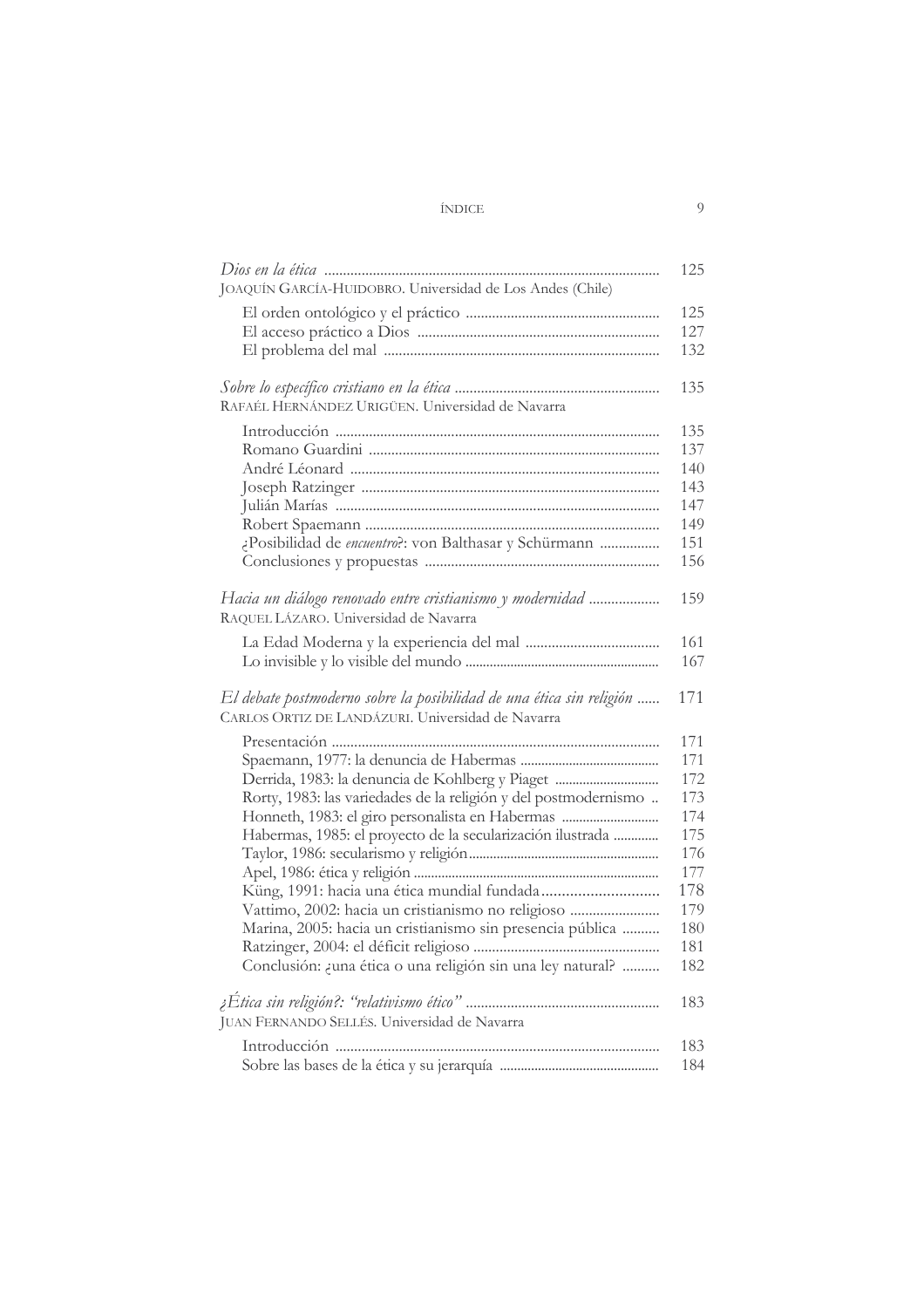|                                                        | 187<br>189 |
|--------------------------------------------------------|------------|
|                                                        | 191        |
|                                                        | 192        |
| MARIO ŜILAR. Universidad de Navarra                    | 195        |
|                                                        | 195        |
| La originalidad de la doctrina de los trascendentales  | 199        |
| La sistematización de la teoría de los trascendentales | 202        |
|                                                        | 204        |
|                                                        | 206        |

## SEGUNDA PARTE ASPECTOS TEOLÓGICOS

## **PONENCIAS**

| IGNACIO CARRASCO DE PAULA. Università Cat. del Sacro Cuore (Italia)   | 211 |
|-----------------------------------------------------------------------|-----|
|                                                                       | 213 |
|                                                                       | 214 |
|                                                                       | 218 |
|                                                                       | 219 |
| El pecado y el yo (post)moderno. Reflexiones desde la perspectiva del |     |
|                                                                       | 223 |
| TERRENCE MERRIGAN. University of Leuven (Bélgica)                     |     |
|                                                                       | 223 |
|                                                                       | 226 |
|                                                                       | 226 |
|                                                                       | 229 |
|                                                                       | 232 |
|                                                                       | 236 |
|                                                                       | 236 |
|                                                                       | 238 |
|                                                                       | 241 |
|                                                                       | 245 |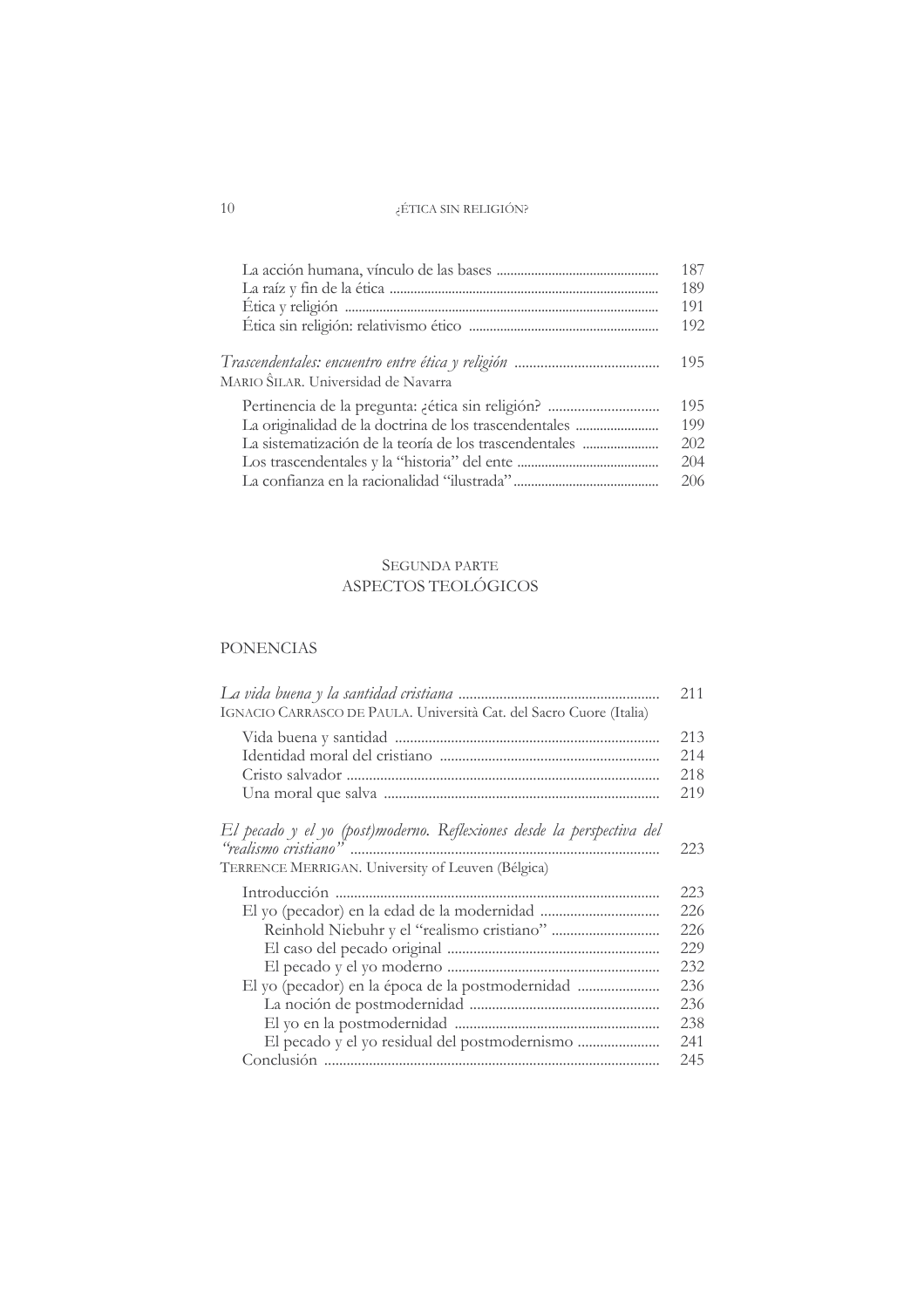#### ÍNDICE

# **COMUNICACIONES**

| JOAQUÍN FERRER. Doctor en Teología (Madrid)                | 251 |
|------------------------------------------------------------|-----|
|                                                            | 256 |
| Religión, revelación judeocristiana y ateísmo              | 261 |
| Evitar equívocos en el desarrollo de nuestro tema          | 264 |
|                                                            | 268 |
|                                                            | 272 |
|                                                            | 279 |
| JOSÉ ÁNGEL GARCÍA CUADRADO. Universidad de Navarra         |     |
|                                                            | 280 |
| La equivocidad sobre las nociones éticas básicas           | 282 |
|                                                            | 283 |
|                                                            | 286 |
|                                                            | 288 |
|                                                            | 290 |
| MIGUEL LLUCH. Universidad de Navarra                       | 291 |
|                                                            | 291 |
|                                                            | 294 |
|                                                            | 294 |
|                                                            | 296 |
| La idea que tenemos del hombre y la pregunta antropológica | 299 |
|                                                            | 302 |
| El problema de una ética sin límites está ante nosotros    | 306 |
| EDUARDO TERRASA. Universidad de Navarra                    | 311 |
|                                                            | 311 |
|                                                            | 312 |
|                                                            | 314 |
|                                                            | 319 |
| TOMÁS TRIGO. Universidad de Navarra                        | 325 |
|                                                            | 326 |

 $^{\rm a}$  Los títulos intermedios no son del autor. Se han añadido en este Índice para facilitar su consulta. (N.  $del\ E.)$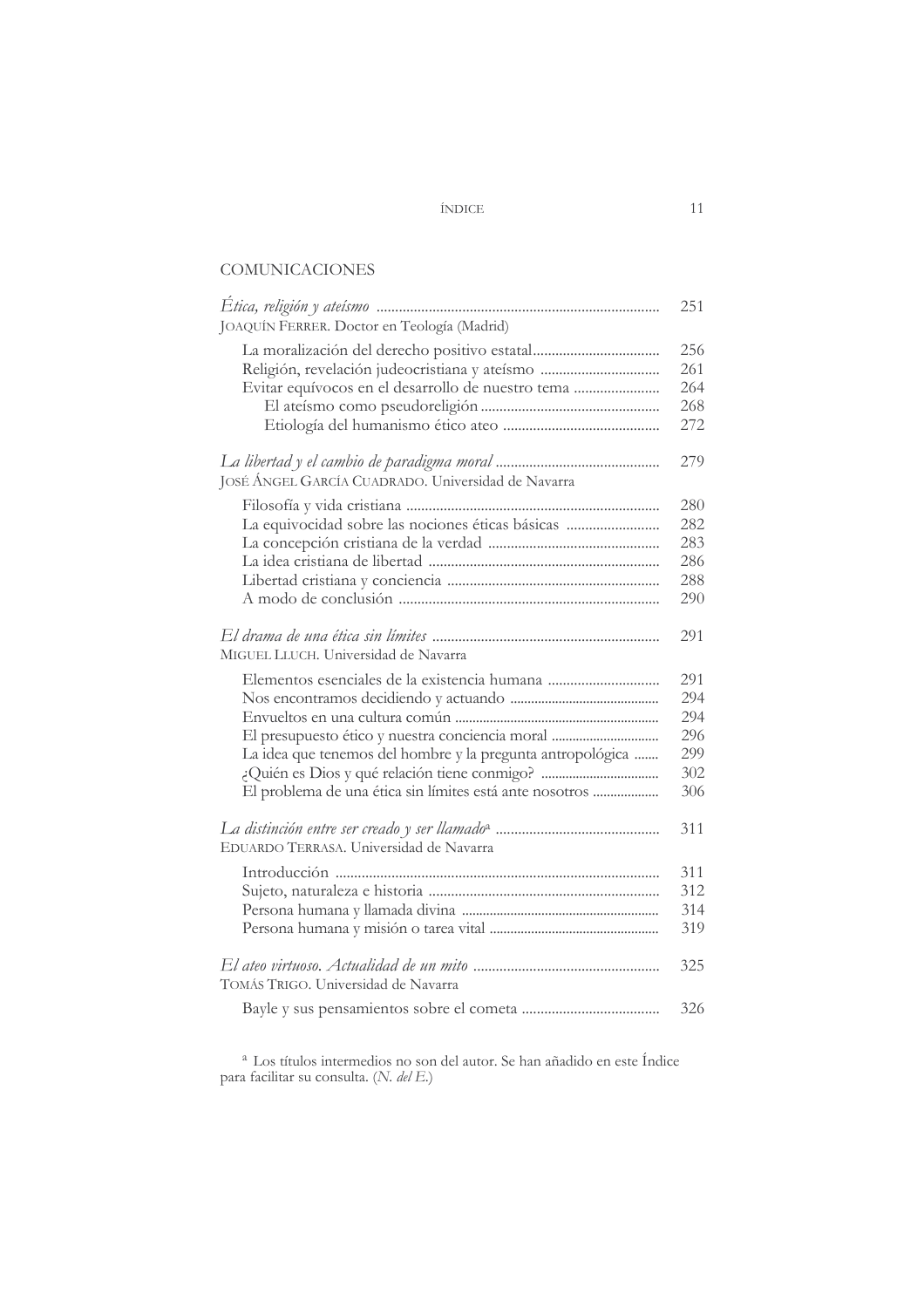| 328 |
|-----|
| 329 |
| 332 |
| 332 |
| 333 |
| 335 |
| 336 |

# TERCERA PARTE ASPECTOS SOCIALES, ECONÓMICOS Y CIENTÍFICOS

## **PONENCIAS**

| RAFAEL ALVIRA. Universidad de Navarra                                                                                           | 339 |
|---------------------------------------------------------------------------------------------------------------------------------|-----|
|                                                                                                                                 | 339 |
|                                                                                                                                 | 340 |
|                                                                                                                                 | 341 |
|                                                                                                                                 | 343 |
|                                                                                                                                 | 344 |
|                                                                                                                                 | 345 |
|                                                                                                                                 | 346 |
|                                                                                                                                 | 347 |
| La religión como garantía de la ética y la economía: un argumento en<br>PETER KOSLOWSKI. Vrije Universiteit Ámsterdam (Holanda) | 349 |
|                                                                                                                                 | 349 |
|                                                                                                                                 | 351 |
|                                                                                                                                 | 352 |
| Insuficiencia de mercado y pérdida de riqueza                                                                                   | 355 |
| La ética como correctivo al fracaso del mero propio interés                                                                     | 357 |
| La religión como correctivo al fracaso de la ética                                                                              | 362 |
| Propio interés, ética empresarial y motivación                                                                                  | 366 |
|                                                                                                                                 | 369 |
|                                                                                                                                 | 371 |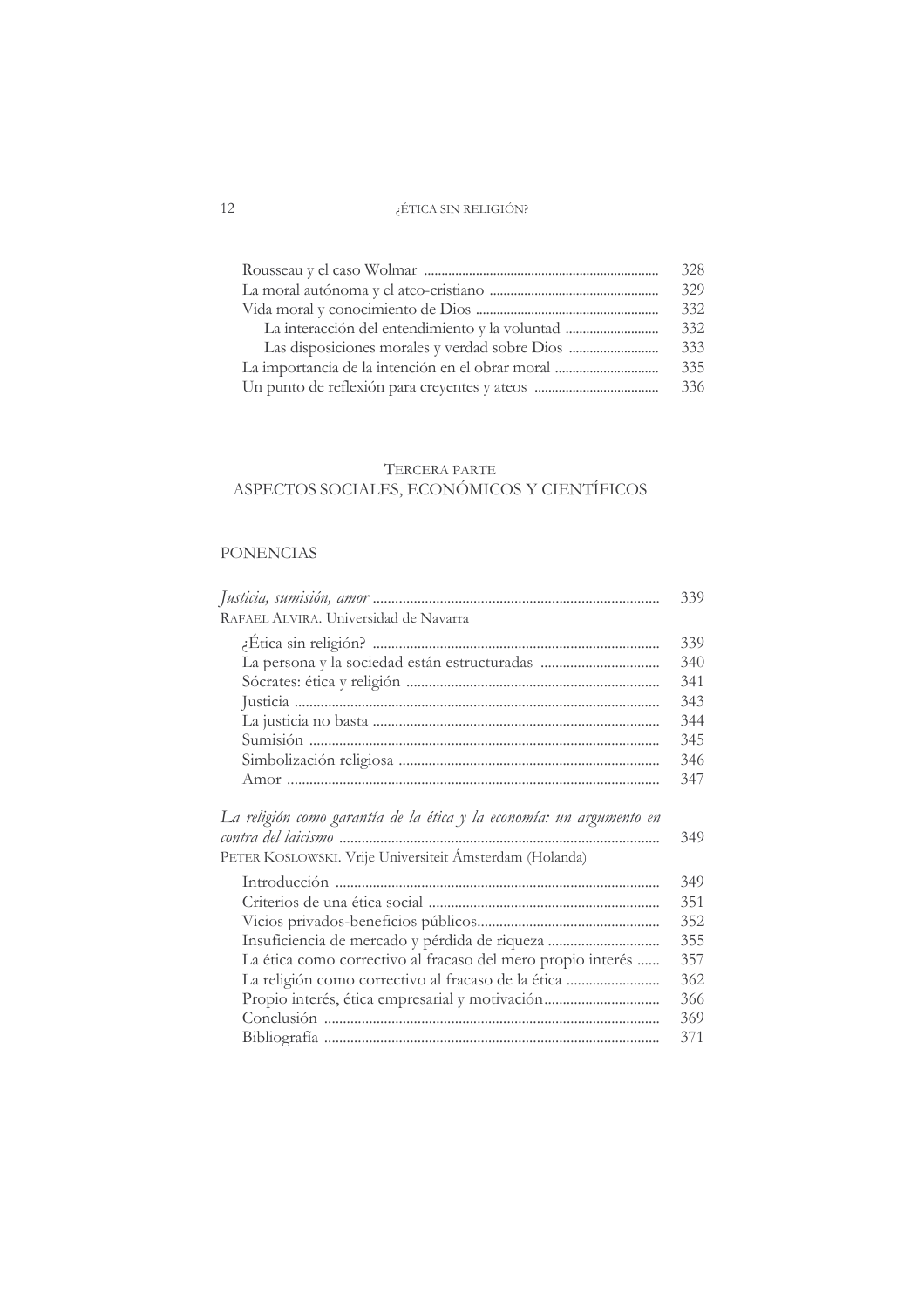## ÍNDICE

# **COMUNICACIONES**

| La influencia de la religión en el origen del Estado americano, según | 379                      |
|-----------------------------------------------------------------------|--------------------------|
| ARÁNZAZU ALBERTOS. Universidad de Navarra                             |                          |
| La creencia religiosa en el origen del Estado americano               | 379<br>383<br>388        |
| JAVIER ARANGUREN. Colegio Gaztelueta (Las Arenas)                     | 391                      |
|                                                                       | 391<br>394<br>397<br>399 |
| ENRIQUE BANÚS. Universidad de Navarra                                 | 407                      |
|                                                                       | 407                      |
|                                                                       | 411<br>414               |
| Los derechos fundamentales recogidos en el artículo II                | 421                      |
| Otros elementos de ética social recogidos en el artículo III          | 422                      |
|                                                                       | 426                      |
| PABLO BLANCO. Universidad de Navarra                                  | 431                      |
|                                                                       | 432                      |
|                                                                       | 435                      |
|                                                                       | 440                      |
|                                                                       | 443                      |
| LUIS E. ECHARTE. Universidad de Navarra                               | 449                      |
| Psicología de la experiencia mística y cristianismo                   | 449                      |
|                                                                       | 454                      |
|                                                                       | 459                      |
|                                                                       | 462                      |

 $^{\rm a}$  Los títulos intermedios no son del autor. Se han añadido en este Índice para facilitar su consulta. (N.  $del\ E$ .)